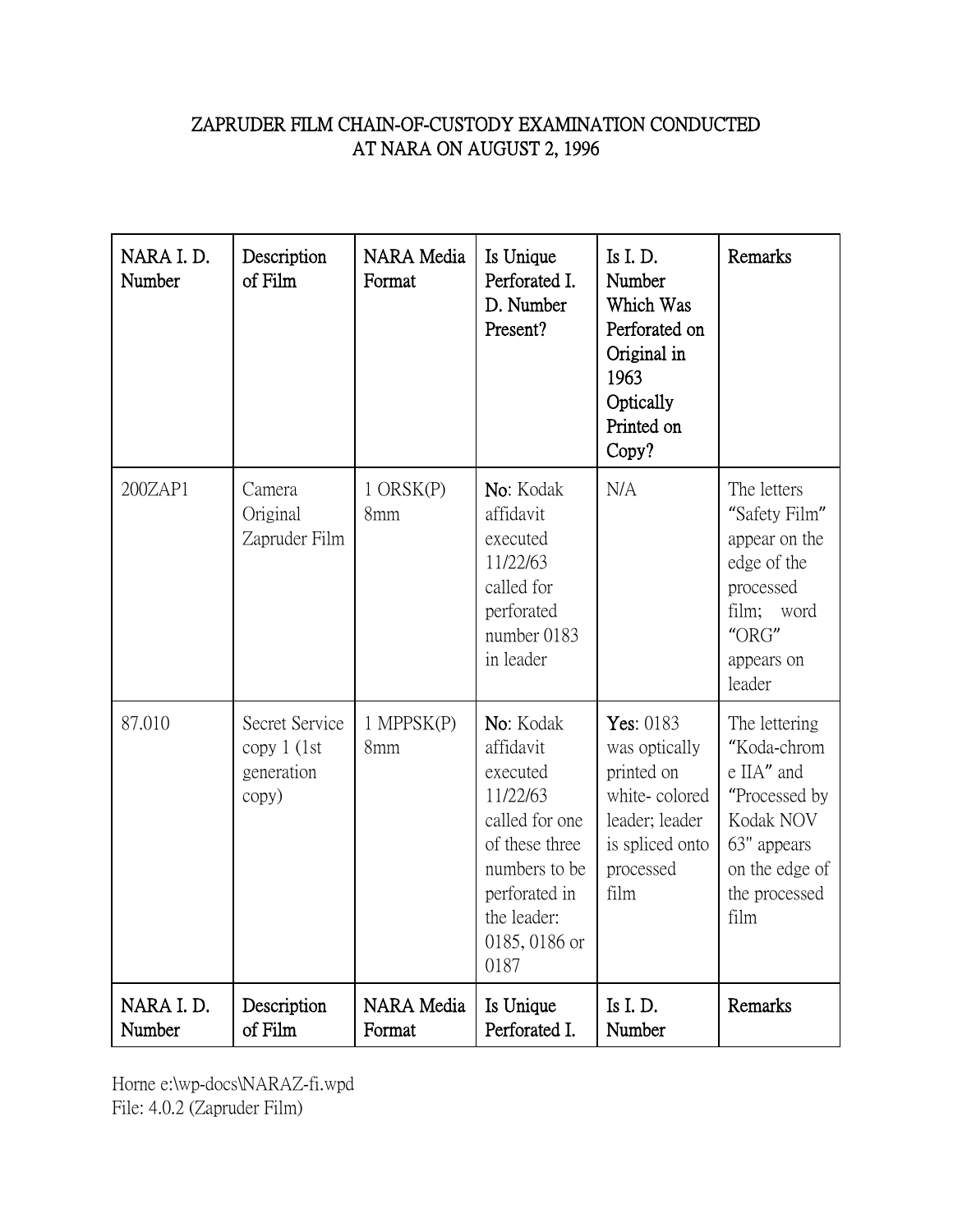|                     |                                                      |                        | D. Number<br>Present?                                                                                                                                                                | Which Was<br>Perforated on<br>Original in<br>1963<br>Optically<br>Printed on<br>Copy? |                                                                                                                                                                                                                                                                                                                                                                  |
|---------------------|------------------------------------------------------|------------------------|--------------------------------------------------------------------------------------------------------------------------------------------------------------------------------------|---------------------------------------------------------------------------------------|------------------------------------------------------------------------------------------------------------------------------------------------------------------------------------------------------------------------------------------------------------------------------------------------------------------------------------------------------------------|
| 87.010              | Secret Service<br>copy 2 (1st<br>generation<br>copy) | $1$ MPPS $K(P)$<br>8mm | <b>Yes:</b> 0186 is<br>perforated in<br>the leader,<br>and is one of<br>the three<br>unique<br>numbers<br>expected to be<br>found based<br>on the<br>11/22/63<br>Kodak<br>affidavits | No                                                                                    | The words<br>"Processed by<br>Kodak NOV<br>$63"$ and<br>"Koda-chrom<br>e IIA" are<br>present on the<br>edge of the<br>processed<br>film;<br>"Notching"<br>was present<br>on the edges<br>of the<br>processed<br>film in<br>various<br>locations<br>--these<br>notches are<br>indicators that<br>this film was<br>used as a<br>master for<br>subsequent<br>copies |
| NARA I.D.<br>Number | Description<br>of Film                               | NARA Media<br>Format   | Is Unique<br>Perforated<br>Number<br>Present?                                                                                                                                        | Is I.D.<br>Number<br>Which Was<br>Perforated on                                       | Remarks                                                                                                                                                                                                                                                                                                                                                          |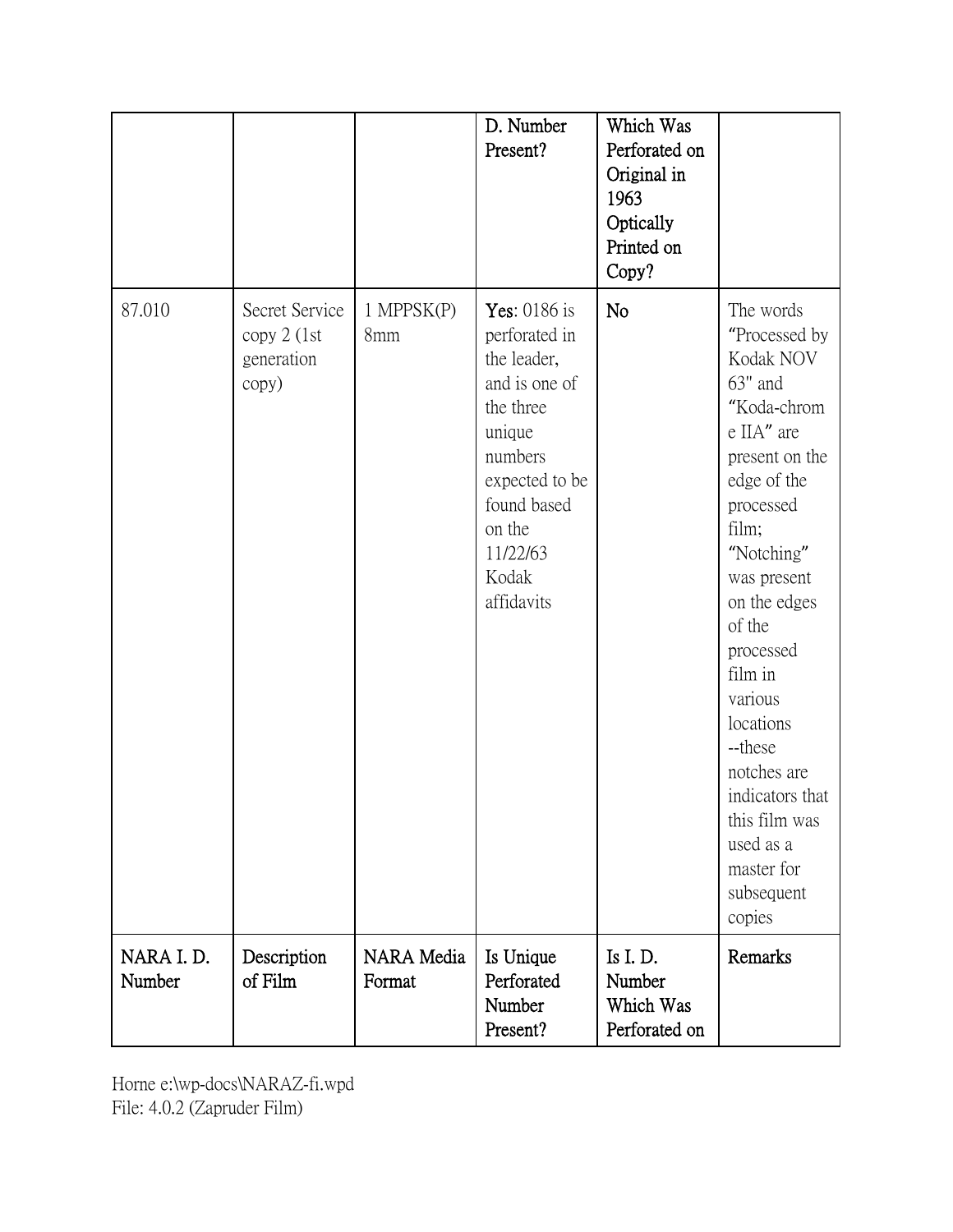|                     |                                                   |                      |                                                                                                                                                               | Original in<br>1963<br>Optically<br>Printed on<br>Copy?                                                    |                                                                                              |
|---------------------|---------------------------------------------------|----------------------|---------------------------------------------------------------------------------------------------------------------------------------------------------------|------------------------------------------------------------------------------------------------------------|----------------------------------------------------------------------------------------------|
| 200.436             | Time-Life<br>copy $1$ (1st<br>generation<br>copy) | 1 MPPSK(P)<br>8mm    | No: Kodak<br>affidavit<br>executed<br>11/22/63<br>called for one<br>of these three<br>numbers to be<br>perforated in<br>the leader:<br>0185, 0186,<br>or 0187 | N <sub>o</sub>                                                                                             | The words<br>"Safety Film<br>$71"$ are<br>present on the<br>edge of the<br>processed<br>film |
| NARA I.D.<br>Number | Description<br>of Film                            | NARA Media<br>Format | Is Unique<br>Perforated I.<br>D. Number<br>Present?                                                                                                           | Is I.D.<br>Number<br>Which Was<br>Perforated on<br>Original in<br>1963<br>Optically<br>Printed on<br>Copy? | Remarks                                                                                      |
| 200.436             | Time-Life<br>copy 2 (2nd<br>generation<br>copy)   | 1 MPPSK(P)<br>8mm    | N/A                                                                                                                                                           | No                                                                                                         | The words<br>"Zapruder<br>Original<br>Film" and                                              |